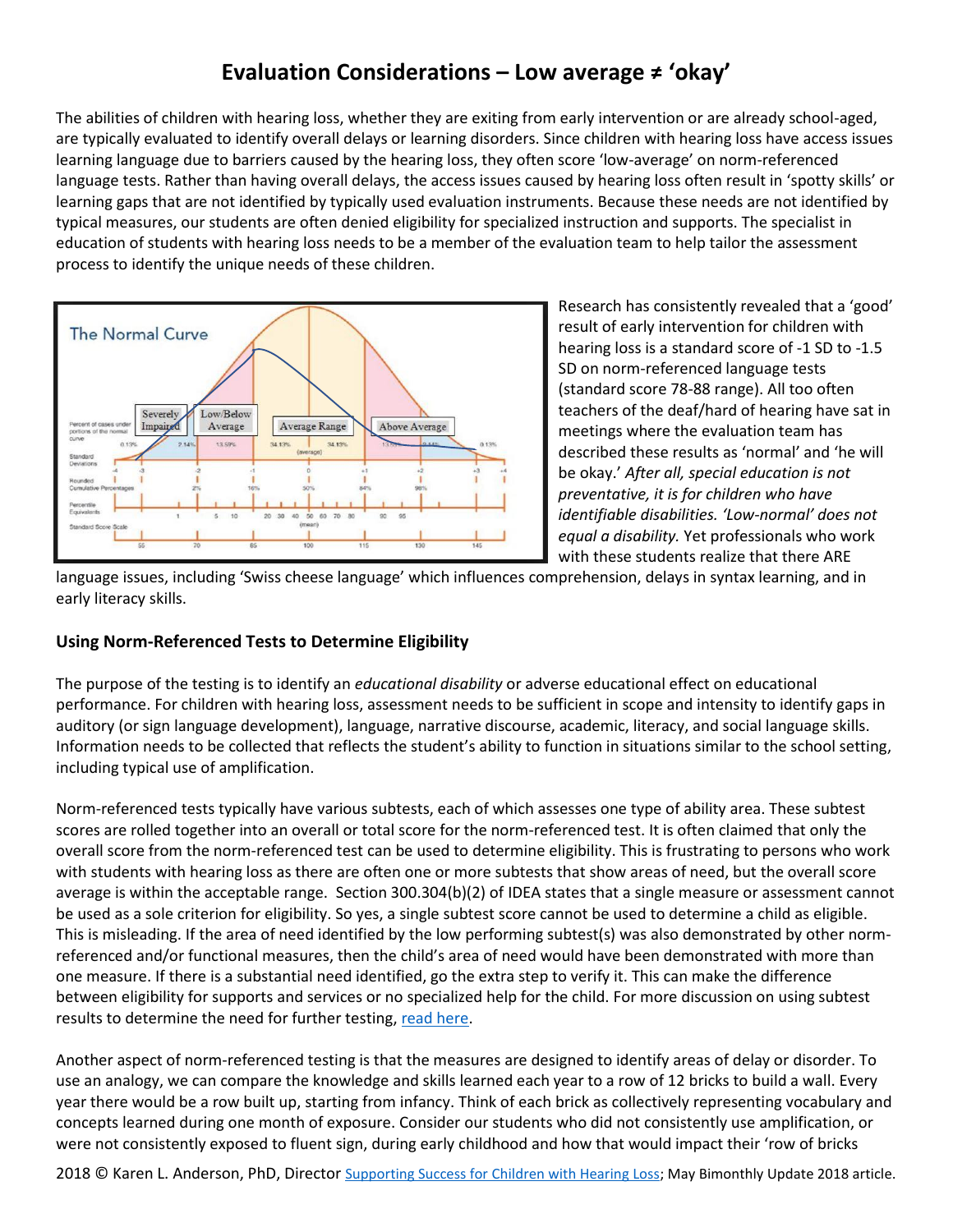development' as compared to typically developing hearing peers. Norm-referenced tests, specifically the overall scores, consider development as 'How high is the wall?' as compared to typical learners. Children who have cognitive delays or learning disorders would have shorter walls. Children with hearing loss are typically found to have walls almost as high as their age peers (low average) but what is NOT identified is the gaps in learning that are typical of children with hearing loss due to communication access limitations that vary over time.

To combat this, the person specializing in the education of children with hearing loss needs to be part of the evaluation team (IDEA Section 300.321(4)(i)(5)). We need to press for evaluation in the areas that we know are at highest risk for issues due to the

**Norm Referenced Test Results - Analogy** 



Each year new knowledge and skills are built upon prior learning. "How high is your wall?" versus "Are all the bricks in your wall"

impact of hearing loss. In looking at the list below, it is clear that the test battery typically used by the school team to evaluate children suspected of learning disorders will not capture the most likely areas of need for students with hearing loss. Moreover, we need to work with the team to discuss evaluation measures that can provide the norm-referenced results of the specific skills needed to tailor the assessment to specific areas of educational need, as required by IDEA (Section 300.304(c)(2)). Refer to [Steps to Assessment](https://successforkidswithhearingloss.com/product/steps-to-assessment/) for information on specific measures.

## **Areas of learning most likely to be impacted by hearing loss:**

- Understanding group discussions or participating in small group work due to distance/noise in class and socially
- Vocabulary: Gaps due to decreased ability to overhear incidental language ('Swiss cheese language')
- Syntax: Incomplete understanding of rules (i.e., cannot hear /s/ or /ed/; do not understand plurals, possessives, past tense)
- Working Memory: ability to retain fragmented parts of words heard and new spoken/signed vocabulary
- Listening skills: Can be challenges with simple discrimination of sounds, phrases or comprehension of conversation or verbal instruction in class (they may hear but not process the full meaning)
- Attention: Periodic inattention due to listening fatigue and gaps in understanding; 'tuning out' when it is challenging
- Early reading: Phonology/phonemic awareness issues related to not distinctly hearing speech sounds
- Language processing: due to fragmented hearing, vocabulary gaps, syntax and morphology gaps, slower listening rate, reduced understanding words in context
- Viewing information from different perspectives, understanding emotions of others, critical thinking
- Social language: Socially awkward, delays in pragmatic language, nonverbal social cues, and appropriate peer interactions
- Passive or immature skills in responding when they do not understand what was said; lack of self-advocacy

**Influence of CONSISTENT use of hearing devices on language outcomes:** Consider our students who did not consistently use amplification, or were not consistently exposed to fluent sign, during early childhood and how that would impact their 'row of bricks development' as compared to typically developing hearing peers. Children with more consistent DAILY hearing aid use have better language and auditory outcomes than children with less consistent use, averaging 2/3 of 1 standard deviation difference<sup>2</sup>. This is especially true for children with hearing loss of 41-70 dB. If children with hearing loss already perform in the low average range for language, an additional 2/3 of 1SD delay can make a lifelong difference in school outcomes. Consistent hearing use is a big key to protecting against language delay and catching up or keeping up with language/learning.



**A Predictable Downslide in School Performance:** With exposure to a dynamic language environment in a structured classroom setting, many typically hearing children who have low-average language ability can begin to catch up to their more average peers. This assumption cannot be applied to children with hearing loss. A dynamic classroom language environment typically provides less access to communication than what the child experienced in early childhood. It is typical for our students to have their learning trajectory decrease once they enter school, meaning their rate of learning actually declines due to increased issues clearly accessing communication. If a child was not made eligible for

2018 © Karen L. Anderson, PhD, Director [Supporting Success for Children with Hearing Loss;](https://successforkidswithhearingloss.com/) May Bimonthly Update 2018 article.